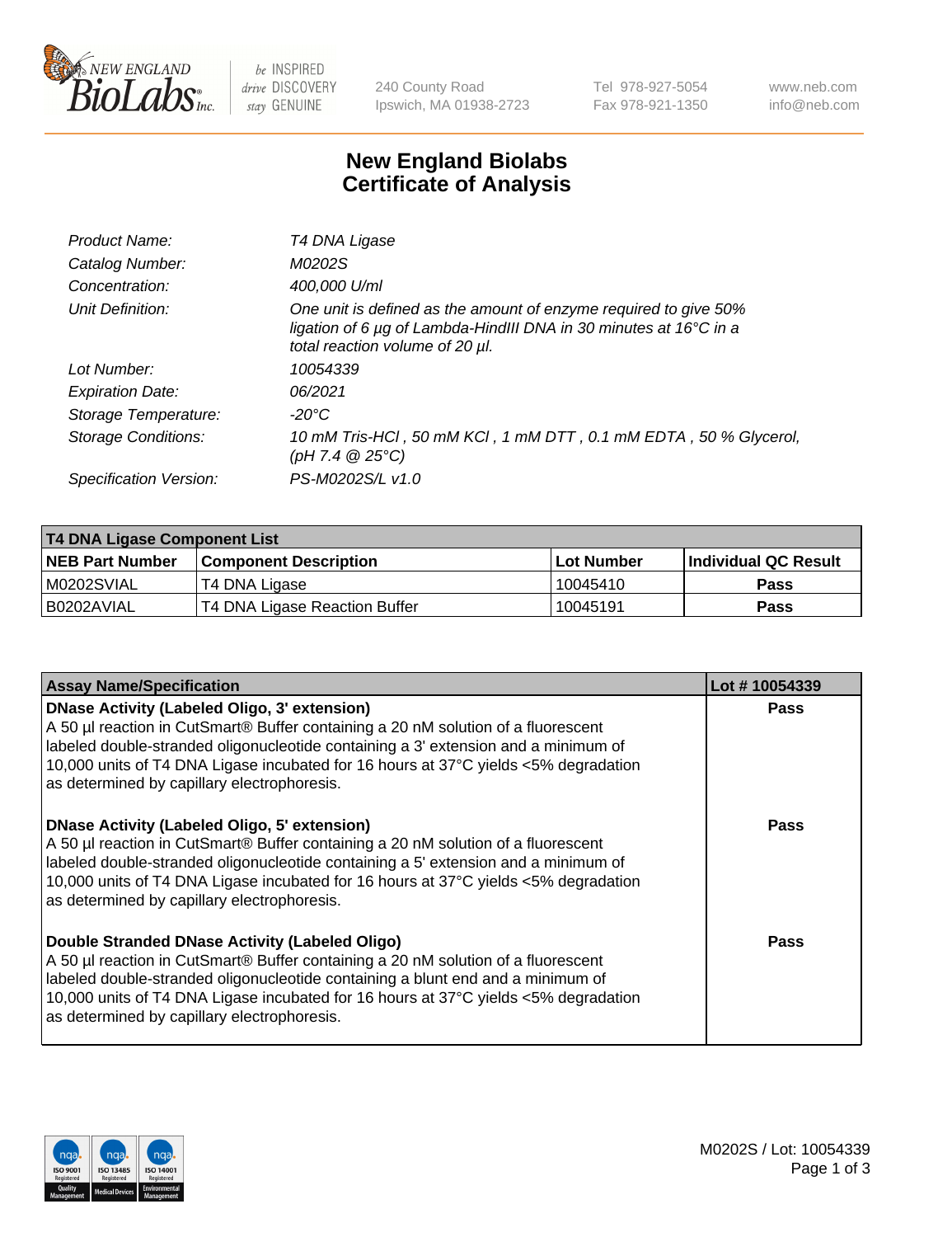

be INSPIRED drive DISCOVERY stay GENUINE

240 County Road Ipswich, MA 01938-2723 Tel 978-927-5054 Fax 978-921-1350

www.neb.com info@neb.com

| <b>Assay Name/Specification</b>                                                                                                                                                                                                                                                                                                                                                                                    | Lot #10054339 |
|--------------------------------------------------------------------------------------------------------------------------------------------------------------------------------------------------------------------------------------------------------------------------------------------------------------------------------------------------------------------------------------------------------------------|---------------|
| <b>Endonuclease Activity (Nicking)</b><br>A 50 µl reaction in NEBuffer 1 containing 1 µg of supercoiled PhiX174 DNA and a<br>minimum of 2000 units of T4 DNA Ligase incubated for 4 hours at 37°C results in <10%<br>conversion to the nicked form as determined by agarose gel electrophoresis.                                                                                                                   | <b>Pass</b>   |
| <b>Exonuclease Activity (Radioactivity Release)</b><br>A 50 µl reaction in NEBuffer 1 containing 1 µg of a mixture of single and<br>double-stranded [3H] E. coli DNA and a minimum of 2000 units of T4 DNA Ligase<br>incubated for 4 hours at 37°C releases <0.1% of the total radioactivity.                                                                                                                      | <b>Pass</b>   |
| <b>Ligation and Recutting (Terminal Integrity, Digested DNA)</b><br>A 20 µl reaction in 1X T4 DNA Ligase Reaction Buffer containing 2 µg of Lambda<br>DNA-HindIII Digest and a minimum of 4000 units of T4 DNA Ligase incubated for 16<br>hours at 37°C results in >95% ligation of the DNA fragments as determined by agarose<br>gel electrophoresis. Of these ligated fragments, >95% can be recut with HindIII. | <b>Pass</b>   |
| <b>Non-Specific DNase Activity (16 Hour)</b><br>A 50 µl reaction in NEBuffer 1 containing 1 µg of CIP-treated Lambda-HindIII DNA and<br>a minimum of 2000 units of T4 DNA Ligase incubated for 16 hours at 37°C results in a<br>DNA pattern free of detectable nuclease degradation as determined by agarose gel<br>electrophoresis.                                                                               | <b>Pass</b>   |
| <b>Protein Concentration (A280)</b><br>The concentration of T4 DNA Ligase is 0.4 mg/ml +/- 10% as determined by UV<br>absorption at 280 nm. Protein concentration is determined by the Pace method using<br>the extinction coefficient of 57,675 and molecular weight of 55,292 daltons for T4<br>DNA Ligase (Pace, C.N. et al. (1995) Protein Sci., 4, 2411-2423).                                                | <b>Pass</b>   |
| <b>Protein Purity Assay (SDS-PAGE)</b><br>T4 DNA Ligase is ≥ 95% pure as determined by SDS-PAGE analysis using Coomassie Blue<br>detection.                                                                                                                                                                                                                                                                        | <b>Pass</b>   |
| qPCR DNA Contamination (E. coli Genomic)<br>A minimum of 2000 units of T4 DNA Ligase is screened for the presence of E. coli<br>genomic DNA using SYBR® Green qPCR with primers specific for the E. coli 16S rRNA<br>locus. Results are quantified using a standard curve generated from purified E. coli<br>genomic DNA. The measured level of E. coli genomic DNA contamination is ≤ 1 E. coli<br>genome.        | Pass          |
| <b>RNase Activity (Extended Digestion)</b><br>A 10 µl reaction in NEBuffer 4 containing 40 ng of a 300 base single-stranded RNA<br>and a minimum of 1 µl of T4 DNA Ligase is incubated at 37°C. After incubation for 16<br>hours, >90% of the substrate RNA remains intact as determined by gel electrophoresis                                                                                                    | <b>Pass</b>   |